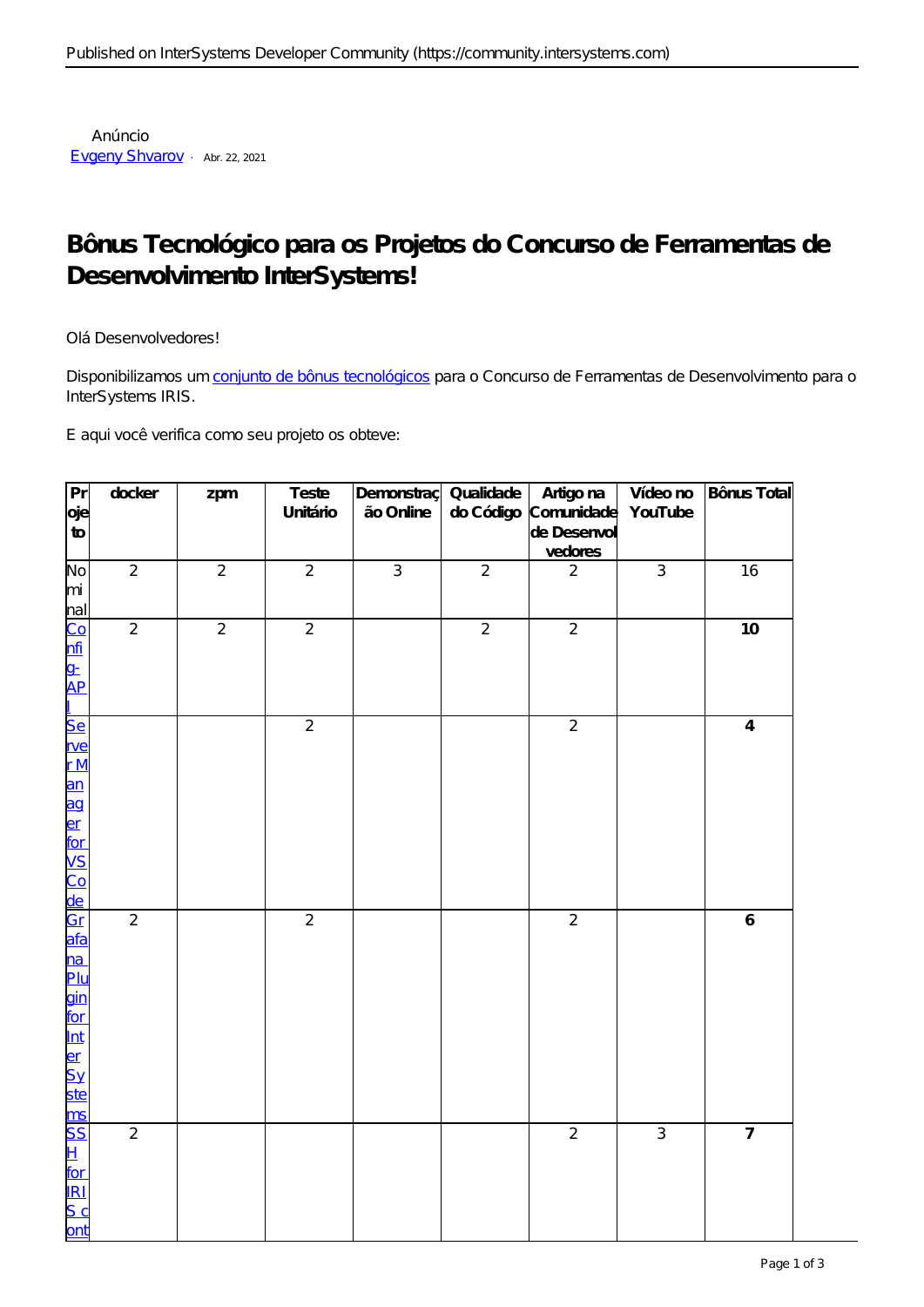| $rac{\text{ain}}{\text{ln} \cdot \text{ln}}$                                                                                                                                                                                   |                |                |                |                |                |                |                |                  |
|--------------------------------------------------------------------------------------------------------------------------------------------------------------------------------------------------------------------------------|----------------|----------------|----------------|----------------|----------------|----------------|----------------|------------------|
|                                                                                                                                                                                                                                |                |                | $\overline{2}$ |                |                |                |                | $\overline{2}$   |
| <u>elli<br/>11 nte</u><br>12 yst<br>12 m                                                                                                                                                                                       |                |                |                |                |                |                |                |                  |
|                                                                                                                                                                                                                                |                |                | $\overline{2}$ |                |                | $\overline{2}$ | $\overline{3}$ | $\overline{7}$   |
|                                                                                                                                                                                                                                |                |                |                |                |                |                |                |                  |
|                                                                                                                                                                                                                                | $\overline{2}$ | $\overline{2}$ |                |                | $\overline{2}$ | $\overline{2}$ | $\overline{3}$ | $\overline{11}$  |
|                                                                                                                                                                                                                                |                |                |                |                |                |                |                |                  |
|                                                                                                                                                                                                                                |                |                |                |                |                |                |                |                  |
|                                                                                                                                                                                                                                |                |                |                |                |                |                |                |                  |
|                                                                                                                                                                                                                                |                |                |                |                |                |                |                |                  |
|                                                                                                                                                                                                                                |                |                |                |                |                |                |                |                  |
|                                                                                                                                                                                                                                |                |                |                |                |                |                |                |                  |
|                                                                                                                                                                                                                                |                |                |                |                |                |                |                |                  |
|                                                                                                                                                                                                                                |                |                |                |                |                |                |                |                  |
|                                                                                                                                                                                                                                |                |                |                |                |                |                |                |                  |
| to the control of the control of the control of the control of the control of the control of the control of the control of the control of the control of the control of the control of the control of the control of the contr | $\overline{2}$ |                |                |                | $\overline{2}$ |                |                | $\overline{4}$   |
|                                                                                                                                                                                                                                |                |                |                |                |                |                |                |                  |
|                                                                                                                                                                                                                                |                |                |                |                |                |                |                |                  |
|                                                                                                                                                                                                                                |                |                |                |                |                |                |                |                  |
|                                                                                                                                                                                                                                |                |                |                |                |                |                |                |                  |
|                                                                                                                                                                                                                                |                |                |                |                |                |                |                |                  |
|                                                                                                                                                                                                                                |                |                |                |                |                |                |                |                  |
|                                                                                                                                                                                                                                | $\overline{2}$ | $\overline{2}$ |                |                | $\overline{2}$ | $\overline{2}$ | $\overline{3}$ | $\overline{11}$  |
|                                                                                                                                                                                                                                |                |                |                |                |                |                |                |                  |
|                                                                                                                                                                                                                                |                |                |                |                |                |                |                |                  |
|                                                                                                                                                                                                                                |                |                |                |                |                |                |                |                  |
|                                                                                                                                                                                                                                |                |                |                |                |                |                |                |                  |
|                                                                                                                                                                                                                                |                |                |                |                |                |                |                |                  |
|                                                                                                                                                                                                                                | $\overline{2}$ | $\overline{2}$ | $\overline{2}$ | $\overline{3}$ | $\overline{2}$ | $\overline{2}$ | $\overline{3}$ | 16               |
|                                                                                                                                                                                                                                |                |                |                |                |                |                |                |                  |
|                                                                                                                                                                                                                                |                |                |                |                |                |                |                |                  |
|                                                                                                                                                                                                                                |                |                |                |                |                |                |                |                  |
|                                                                                                                                                                                                                                |                |                |                |                |                |                |                |                  |
| 이 지만 이 이 이 어머니 다 다 다 다 다 다 다 다 다                                                                                                                                                                                               | $\sqrt{2}$     | $\overline{2}$ |                |                |                | $\sqrt{2}$     |                | $\boldsymbol{6}$ |